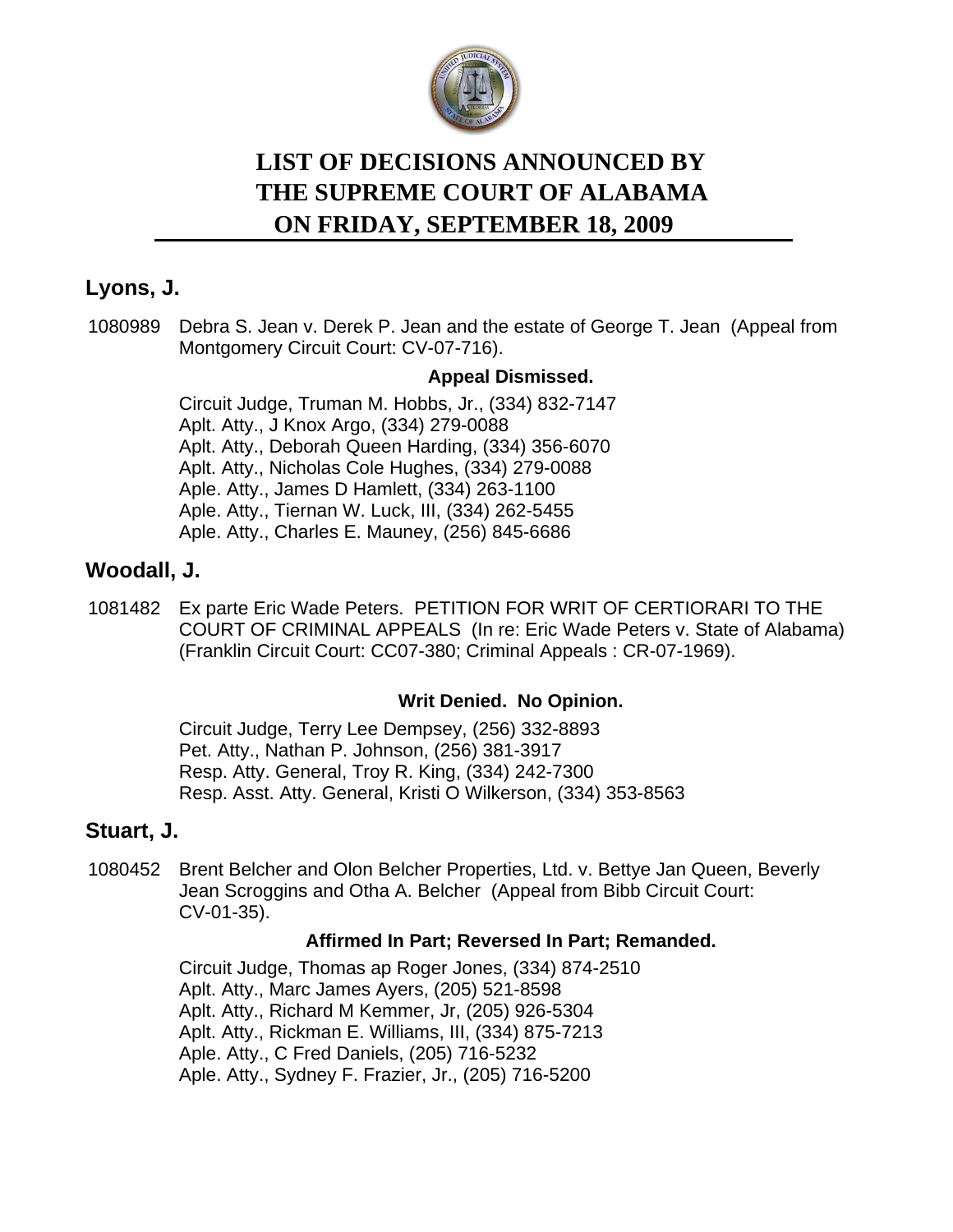## **Bolin, J.**

[1071238](https://efile.judicial.state.al.us/displaydocs.cfm?no=181549&event=2R00TT9BG) Frank K. Bynum v. Angel Barker and GMAC Mortgage, LLC (Appeal from Jefferson Circuit Court, Bessemer Division: CV-07-1052).

#### **[Affirmed.](https://efile.judicial.state.al.us/displaydocs.cfm?no=181549&event=2R00TT9BG)**

Circuit Judge, Eugene R. Verin, (205) 481-4170 Aplt. Atty., Jesse P Evans, III, (205) 254-1431 Aplt. Atty., Michael B. Odom, (205) 251-1000 Aple. Atty., Guy V. Martin, Jr, (205) 802-1100

[1080242](https://efile.judicial.state.al.us/displaydocs.cfm?no=181550&event=2R00TT9E0) Richard F. Allen, individually and as commissioner of the Alabama Department of Corrections v. Mary Barksdale et al. (Appeal from Montgomery Circuit Court: CV-07-900654).

#### **[Affirmed.](https://efile.judicial.state.al.us/displaydocs.cfm?no=181550&event=2R00TT9E0)**

Circuit Judge, Eugene W. Reese, (334) 832-1360 Aplt. Asst. Gen. Counsel, Tara Smelley Knee, (334) 353-0046 Aple. Atty., Sarah Elisabeth Geraghty, (404) 688-1202 Aple. Atty., E Jake Watson, (256) 536-8373 Aple. Atty., Herman Watson, Jr, (256) 536-7423 Amicus Aplt. Atty., Franklin Peeples Brannen, Jr, (404) 572-4693 Amicus Aplt. Atty. - Pro Hac, Merritt E. McAlister Amicus Aplt. Atty. - Pro Hac, Bradley W. Pratt, (404) 572-4600 Amicus Aple. Atty., E. Cutter Hughes, (256) 517-5100 Amicus Aple. Atty., Daniel Kaufmann, (256) 517-5100

[1081266](https://efile.judicial.state.al.us/displaydocs.cfm?no=181529&event=2R00SU3Y4) Ex parte Jamie Marcus Witherspoon, alias. PETITION FOR WRIT OF CERTIORARI TO THE COURT OF CRIMINAL APPEALS (In re: Jamie Marcus Witherspoon, alias v. State of Alabama) (Tuscaloosa Circuit Court: CC06-616; Criminal Appeals : CR-07-1505).

#### **[Writ Denied. No Opinion.](https://efile.judicial.state.al.us/displaydocs.cfm?no=181529&event=2R00SU3Y4)**

Circuit Judge, William Scott Donaldson, (205) 349-3870 Resp. Atty. General, Troy R. King, (334) 242-7300 Resp. Asst. Atty. Gen., Beth Slate Poe, (334) 242-7377

## **Murdock, J.**

[1051539](https://efile.judicial.state.al.us/displaydocs.cfm?no=181545&event=2R00TT8ZW) Carlos Ivey v. Robert Carraway, M.D. (Appeal from Jefferson Circuit Court: CV-04-6350).

#### **[Affirmed.](https://efile.judicial.state.al.us/displaydocs.cfm?no=181545&event=2R00TT8ZW)**

Circuit Judge, Caryl P. Privett, (205) 325-5388 Aplt. Atty., Ralph Andrew McKinney, (205) 458-1100 Aple. Atty., J. Wilson Axon, Jr, (205) 868-6000 Aple. Atty., Crawford McGivaren, Jr, (205) 716-5200 Aple. Atty., Joseph S. Miller, (205) 868-6000

[1070581](https://efile.judicial.state.al.us/displaydocs.cfm?no=181547&event=2R00TT94R) James Phillip Foster, as trustee, and Janie W. Foster, as sole beneficiary, of the James D. Foster Family Trust v. Hacienda Nirvana, Inc. (Appeal from Jefferson Circuit Court: CV-05-6889).

#### **[Affirmed.](https://efile.judicial.state.al.us/displaydocs.cfm?no=181547&event=2R00TT94R)**

Circuit Judge, Robert S. Vance, Jr., (205) 325-5035 Aplt. Atty., Don F Wiginton, (205) 942-9233 Aple. Atty., Clark R. Hammond, (205) 458-9400 Aple. Atty., Lindan Jerome Hill, (205) 458-9400 Aple. Atty., William D. Jones, III, (205) 458-9400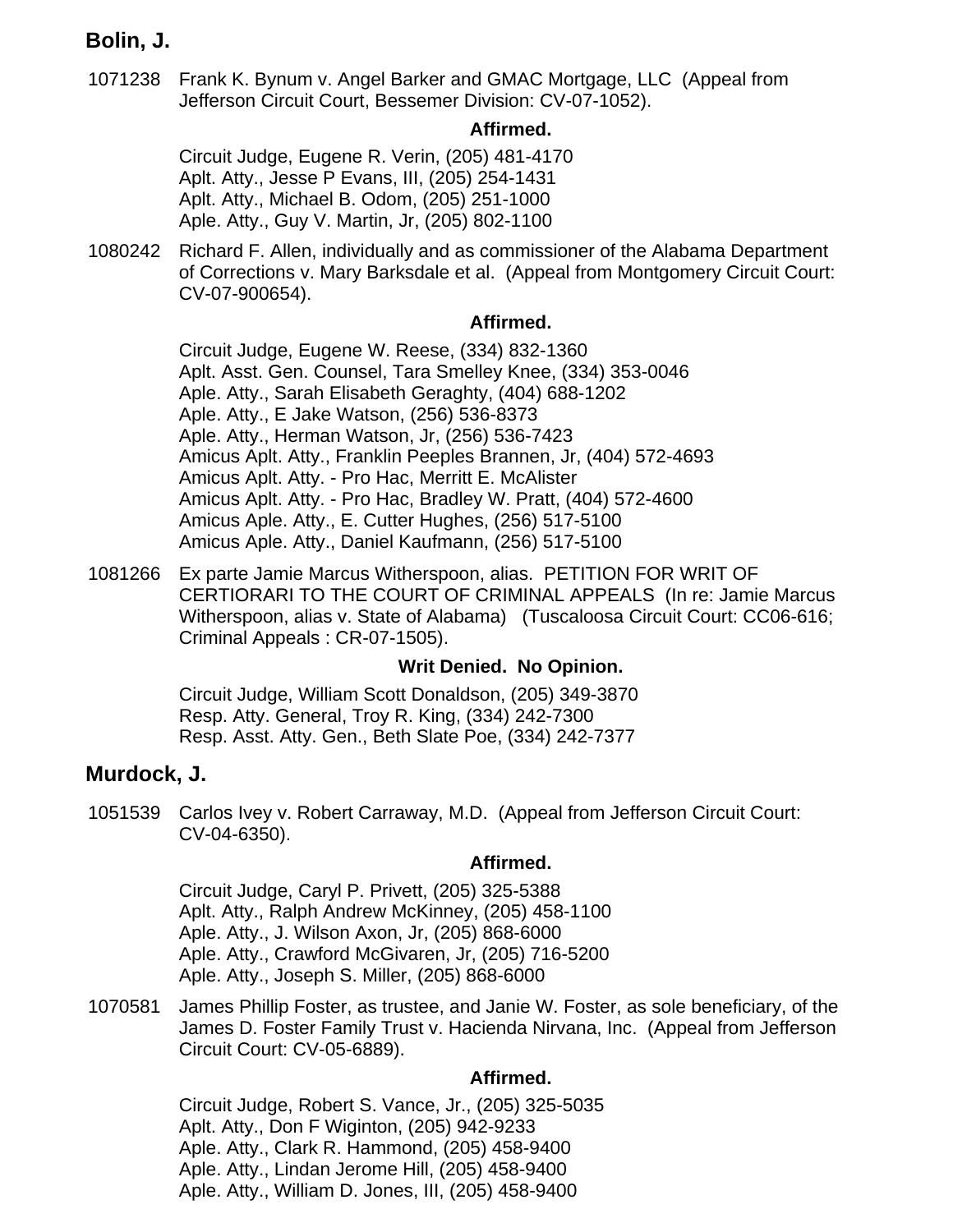[1080588](https://efile.judicial.state.al.us/displaydocs.cfm?no=181553&event=2R00TT9LL) Ex parte Michael Shelley. PETITION FOR WRIT OF MANDAMUS: CIVIL (In re: Michelle Irvin, as representative of the estate of Terry Irvin, deceased v. Michael Shelley et al.) (Montgomery Circuit Court: CV-08-901086).

#### **[Petition Denied.](https://efile.judicial.state.al.us/displaydocs.cfm?no=181553&event=2R00TT9LL)**

Circuit Judge, William A. Shashy, (334) 832-1370 Pet. Atty., Jamie K Hill, (334) 262-1850 Pet. Atty., Joseph L. Hubbard, Jr, (334) 262-1850 Pet. Atty., Kendrick E. Webb, (334) 262-1850 Resp. Atty., Bruce Jones McKee, (205) 328-5330 Resp. Atty., James R. Pratt, (205) 328-5330

[1080863](https://efile.judicial.state.al.us/displaydocs.cfm?no=181553&event=2R00TT9LL) Ex parte Michael Shelley. PETITION FOR WRIT OF MANDAMUS: CIVIL (In re: John Rice v. Houston County et al.) (Montgomery Circuit Court: CV-08-1840).

#### **[Petition Denied.](https://efile.judicial.state.al.us/displaydocs.cfm?no=181553&event=2R00TT9LL)**

Circuit Judge, Loyd H. Little, Jr., (256) 532-3440 Circuit Judge, Eugene W. Reese, (334) 832-1360 Pet. Atty., Joseph L. Hubbard, Jr, (334) 262-1850 Pet. Atty., Kendrick E. Webb, (334) 262-1850 Resp. Atty., Kenneth J. Mendelsohn, (334) 213-2323 Resp. Atty., Gary C. Sherrer, (334) 678-0100

## **PER CURIAM**

[1060871](https://efile.judicial.state.al.us/displaydocs.cfm?no=181546&event=2R00TT92M) Debra Owens v. Hooters Restaurant et al. (Appeal from Jefferson Circuit Court: CV-06-1342).

### **[Affirmed. No Opinion. \(Special Writing\)](https://efile.judicial.state.al.us/displaydocs.cfm?no=181546&event=2R00TT92M)**

Circuit Judge, G. William Noble, (205) 325-5020 Aplt. Atty., Tyrone None Townsend, (205) 252-3999 Aple. Atty., Stewart M. Cox, (205) 521-8000 Aple. Atty., Brian A. Wahl, (205) 521-8000

[1070824](https://efile.judicial.state.al.us/displaydocs.cfm?no=181548&event=2R00TT975) Ex parte Folmar Kenner, LLC. PETITION FOR WRIT OF CERTIORARI TO THE COURT OF CIVIL APPEALS (In re: Andra Capaci d/b/a Andra Capaci Real Estate v. Folmar Kenner, LLC) (Mobile Circuit Court: CV-04-2311; Civil Appeals : 2060846).

#### **[Reversed And Remanded.](https://efile.judicial.state.al.us/displaydocs.cfm?no=181548&event=2R00TT975)**

Circuit Judge, John Ray Lockett, (251) 574-8477 Pet. Atty., George M. Walker, (251) 694-6296 Resp. Atty., Steve C. Thornton, (251) 982-0313 Resp. Atty., William W. Watts, III, (251) 432-7200

1080014 Pelham Q, LLC v. Richard A. Brugge et al. (Appeal from Winston Circuit Court: CV-07-900018).

#### **Affirmed. No Opinion.**

Circuit Judge, Talmage Lee Carter, (205) 486-9522 Aplt. Atty., Andrew P. Campbell, (205) 803-0051 Aplt. Atty., M. Clayborn Williams, (205) 803-0051 Aple. Atty., LaBella Alvis, (205) 795-6588 Aple. Atty., Mano DeAyala Aple. Atty., Arthur F. Fite, III, (256) 231-9330 Aple. Atty., Greer B. Mallette, (205) 795-6588 Aple. Atty., Deborah Alley Smith, (205) 250-6627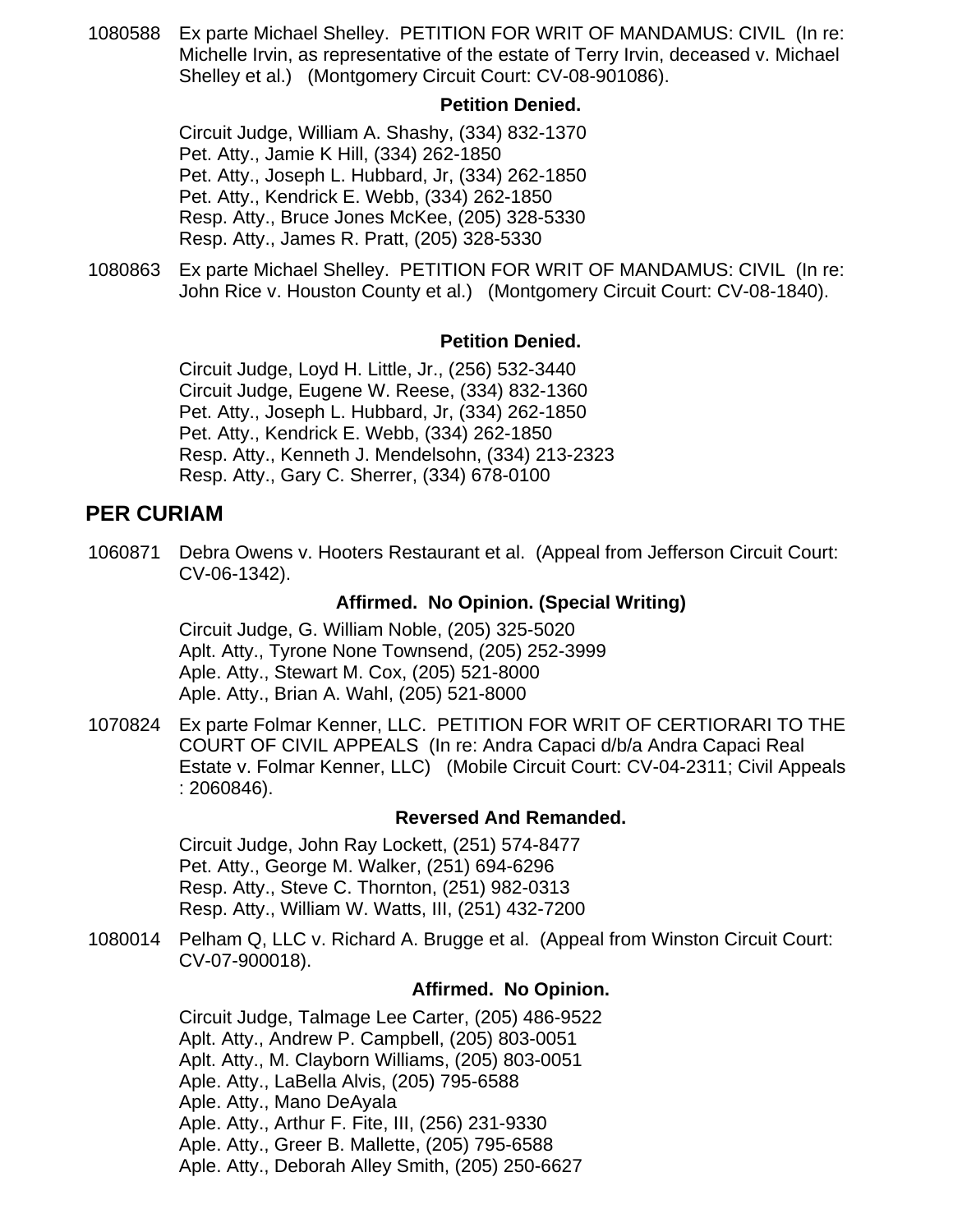[1080185](https://efile.judicial.state.al.us/displaydocs.cfm?no=181530&event=2R00SUOMS) Ex parte Christopher Neil Cox. PETITION FOR WRIT OF CERTIORARI TO THE COURT OF CIVIL APPEALS (In re: Hokes Bluff Welding and Fabrication v. Christopher Neil Cox) (Etowah Circuit Court: CV-05-97; Civil Appeals : 2070253).

#### **[Writ Denied. No Opinion.](https://efile.judicial.state.al.us/displaydocs.cfm?no=181530&event=2R00SUOMS)**

Circuit Judge, David Alan Kimberley, (256) 549-5372 Circuit Judge, Shaun Malone, (256) 549-5372 Pet. Atty., Elizabeth Golson McGlaughn, (256) 547-1009 Pet. Atty., James William McGlaughn, (256) 547-1009 Pet. Atty., Michael D. McGlaughn, (256) 547-1009 Resp. Atty., Steven T. McMeekin, (205) 802-7455

[1081038](https://efile.judicial.state.al.us/displaydocs.cfm?no=181531&event=2R00SV7ZY) Ex parte D. K. PETITION FOR WRIT OF CERTIORARI TO THE COURT OF CRIMINAL APPEALS (In re: D. K. v. State of Alabama) (Lee Circuit Court: JU-96-161.12; 96-161.13; Criminal Appeals : CR-08-0289).

#### **[Writ Denied. No Opinion.](https://efile.judicial.state.al.us/displaydocs.cfm?no=181531&event=2R00SV7ZY)**

## **ON REHEARING**

[1071648](https://efile.judicial.state.al.us/displaydocs.cfm?no=181532&event=2R00SXN7P) Lucky Jacks Entertainment Center, LLC, and New Gaming Systems, Inc. v. Jopat Building Corporation et al. (Appeal from Jefferson Circuit Court: CV-07-1093).

#### **[Application Overruled. No Opinion.](https://efile.judicial.state.al.us/displaydocs.cfm?no=181532&event=2R00SXN7P)**

Circuit Judge, Joseph L. Boohaker, (205) 325-5753 Aplt. Atty., Donald E. Blankenship, (205) 328-0996 Aple. Atty., William Kent Upshaw, (205) 250-7670

[1080496](https://efile.judicial.state.al.us/displaydocs.cfm?no=181539&event=2R00TMEAU) Jefferson County Commission et al. v. Jessica Edwards et al. (Appeal from Jefferson Circuit Court: CV-07-900873).

#### **[Application Overruled.](https://efile.judicial.state.al.us/displaydocs.cfm?no=181539&event=2R00TMEAU)**

Circuit Judge, David Rains, (256) 927-5452 Aplt. Atty., Jane L. Calamusa, (205) 344-5000 Aplt. Atty., Bernard Harwood, Jr., (205) 344-5000 Aplt. Atty., Mark D. Hess, (205) 251-1000 Aplt. Atty., James Wallace Porter, III, (205) 251-1000 Aplt. Atty., William M. Slaughter, (205) 254-1408 Aple. Atty., Allen Dodd Aple. Atty., Samuel M. Hill, (205) 250-7776 Aple. Atty., james mcferrin, (205) 870-5704 Amicus Aplt. Atty., Robert Rosenberg, (205) 254-3216 Amicus Aplt. Atty., Thomas L. Stewart, (205) 254-3216

[1080069](https://efile.judicial.state.al.us/displaydocs.cfm?no=181533&event=2R00SZRLA) Tony R. Smith and Smith & Weems Investments, LLC v. Slack Alost Development Services of Alabama, LLC (Appeal from Baldwin Circuit Court: CV-07-900322).

#### **[Application Denied. No Opinion.](https://efile.judicial.state.al.us/displaydocs.cfm?no=181533&event=2R00SZRLA)**

Circuit Judge, Charles C. Partin, (251) 937-0273 Aplt. Atty., Carl Chamblee, Jr, (205) 856-9111 Aple. Atty., Windy C Bitzer, (251) 694-6263 Aple. Atty., Michael C Niemeyer, (251) 990-0079 Aple. Atty., Jack Smalley, III, (251) 432-5511